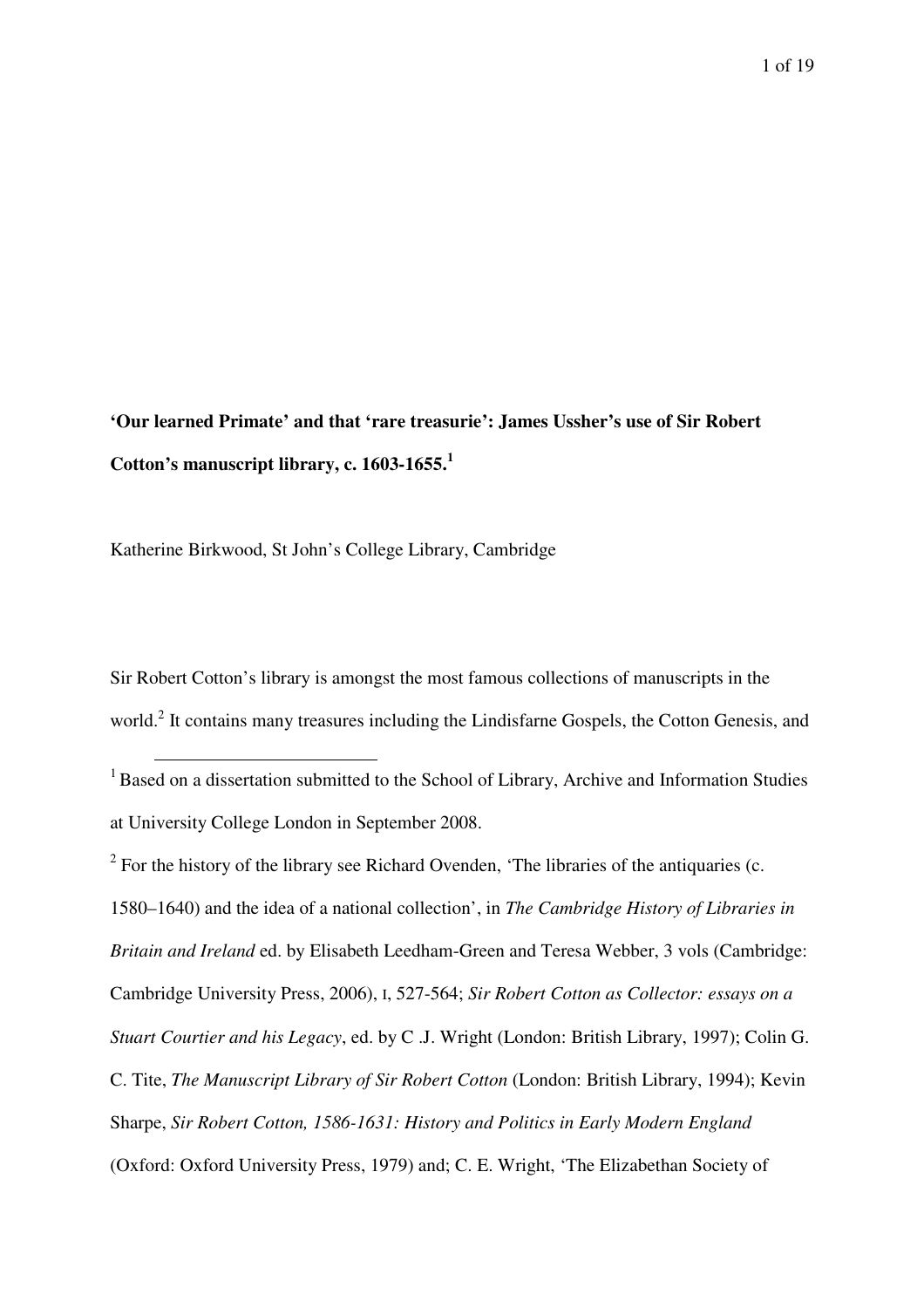the sole surviving manuscript of the Old-English poem *Beowulf*. 3 The library, numbering nearly 1,000 volumes at its greatest extent, was amassed by Cotton over a lifetime of collecting -- his first recorded acquisitions are dated 1588, when he was 17 -- and continued to grow via purchases and donations for many years after his death in 1631. The library passed to national ownership in 1702 after the death of Sir Robert's grandson, Sir John Cotton, and was one of the three foundation collections of the British Museum Library in 1753. In 1731, the library suffered a famous and devastating fire while housed in Ashburnham House, Westminster, in which approximately 100 volumes were totally destroyed and another 100 were severely damaged. Aside from the magnificent manuscripts it contains, Cotton's library has long been famous because of his willingness to open it to scholars, and for his willingness even to loan manuscripts to those who could not come to London to see them in person.

The first published catalogue of the library was written by Thomas Smith and published in Oxford in 1696.<sup>4</sup> Smith comments on the accessibility and status of the library, writing that

 $\overline{a}$ 

Antiquaries and the Formation of the Cottonian Library', in *The English Library Before 1700: Studies in its History*, ed. by Francis Wormald and C. E. Wright (London: Athlone Press, 1958), pp. 176-212.

<sup>3</sup> London, British Library, Cotton MSS Nero D.IV, Otho B.VI, and Vitellius A.XV. 4 Thomas Smith, *Catalogus librorum manuscriptorum bibliothecae cottoniae cui praemittuntur illustris viri, D. Roberti Cottoni, equitis aurati & baronetti vita: et bibliothecae cottonianae historia & synopsis* (Oxford, 1696); Thomas Smith, *Catalogue of the Manuscripts in the Cottonian Library 1696 (Catalogus librorum manuscriptorum bibliothecae Cottonianae) reprinted from Sir Robert Harley's Copy, Annotated by Humfrey Wanley, Together with Documents Relating to the Fire of 1731*, ed. by C. G. C. Tite, introductory essays trans. by Godfrey F. Turton (Cambridge: Brewer, 1984).

2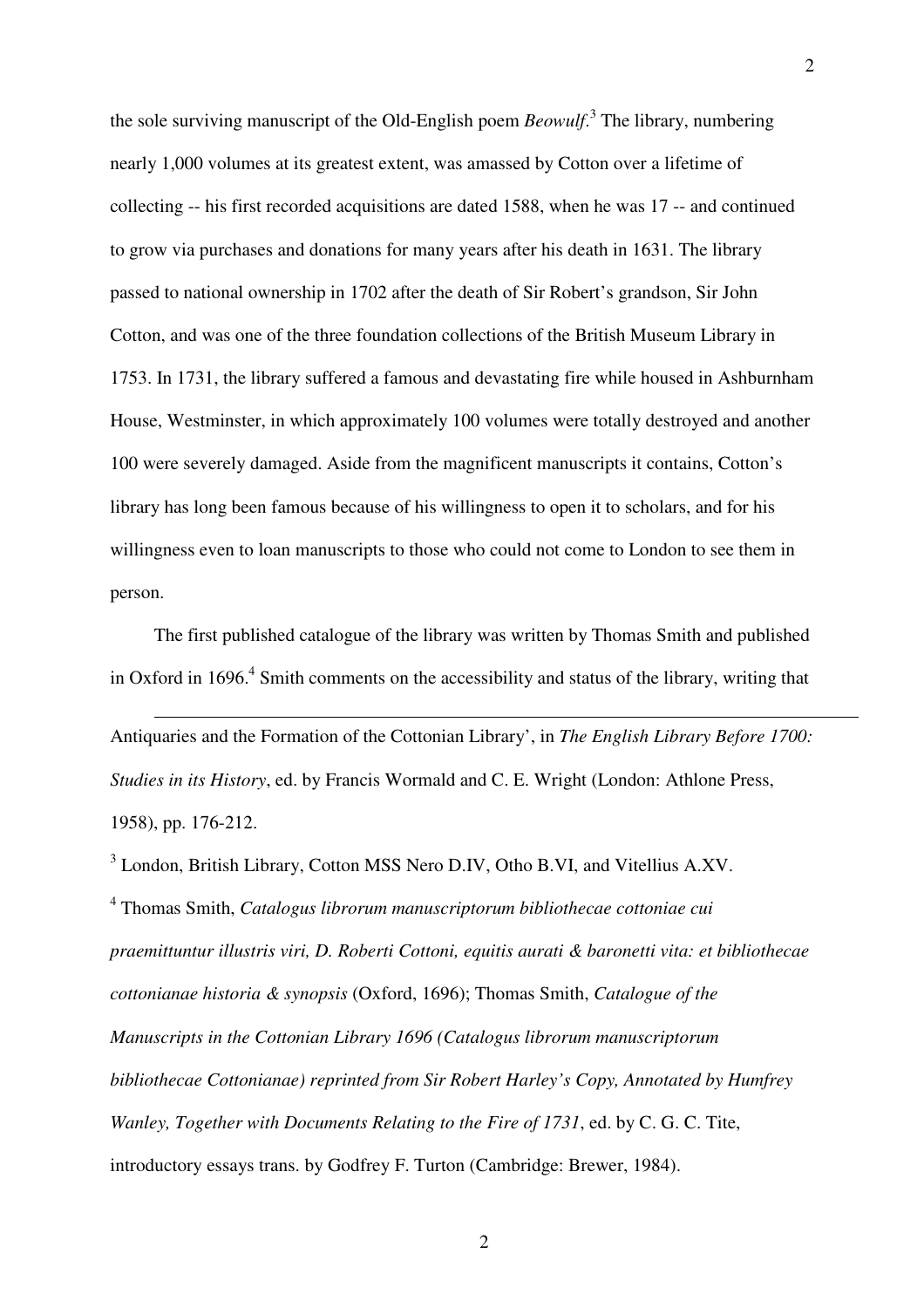"it is as if the Cotton library belonged not to a single family but to the whole nation".<sup>5</sup> Included before the start of the catalogue proper is a selection of *elogia et testemonia* of Cotton and his library, which includes quotations from many esteemed late sixteenth- and seventeenth-century scholars, including William Camdem, Isaac Casaubon, John Selden, and Thomas Gale. Three tributes from James Ussher, Archbishop of Armagh, and Priamte of All-Ireland are included in the compendium, of which this is one:

3

My most abundant supplies of manuscripts came from that noble Cotton library, which alone give more help to the achievement of a history of the British nation than all others combined. These were formerly made available by the great kindness, which for my part I reciprocate, of my friend Robert Cotton (whom Britain will always celebrate as keeper and dispenser of her antiquities), and the privilege is still continued by the favour of his son Thomas, his successor in the order of knighthood and rank of baronet and in care for the preservation and increase of the library, and who assuredly is not unmindful of the advice of Isocrates: 'It is right for the children to inherit not only their father's estate but his friends.'<sup>6</sup>

<sup>5</sup> "De bibliotheca Cottoniana, quasi non unius familiae, sed totius gentis esset". Smith, *Catalogus*, p. 2 of 'Lectoris' and Smith, *Catalogue,* ed. by Tite, p. 23.

 $\overline{a}$ 

<sup>6</sup> "Quorum [codicum MSS.] prae alijs maximam mihi suppeditavit copiam Bibliotheca illa *Cottoniana* nobilis; quae una ad Britannicae gentis historiam perficiendam plura confert adminicula, quam mones ominium aliae junctaae simul. Ea vero amicissimi D. Roberto Cottoni, (quem ut Antiquitatum suarum promum condum semper celebrabit Britannia) summa humanitate, non minus quam mea ipsius, & olim patuit, & continuata D. Thomae filij ipsius (tum in equestri ordine atq[ue] Baronetti dignitate, tum in Bibliotheca conservandae & augende cura successoris unici) benevolentia adhuc patet; Isocraticae illius monitonis hic certo non immemoris: πρεπει τους παιδας, ωσπερ της ουσιας, ουτω και της φιλιας πατρικης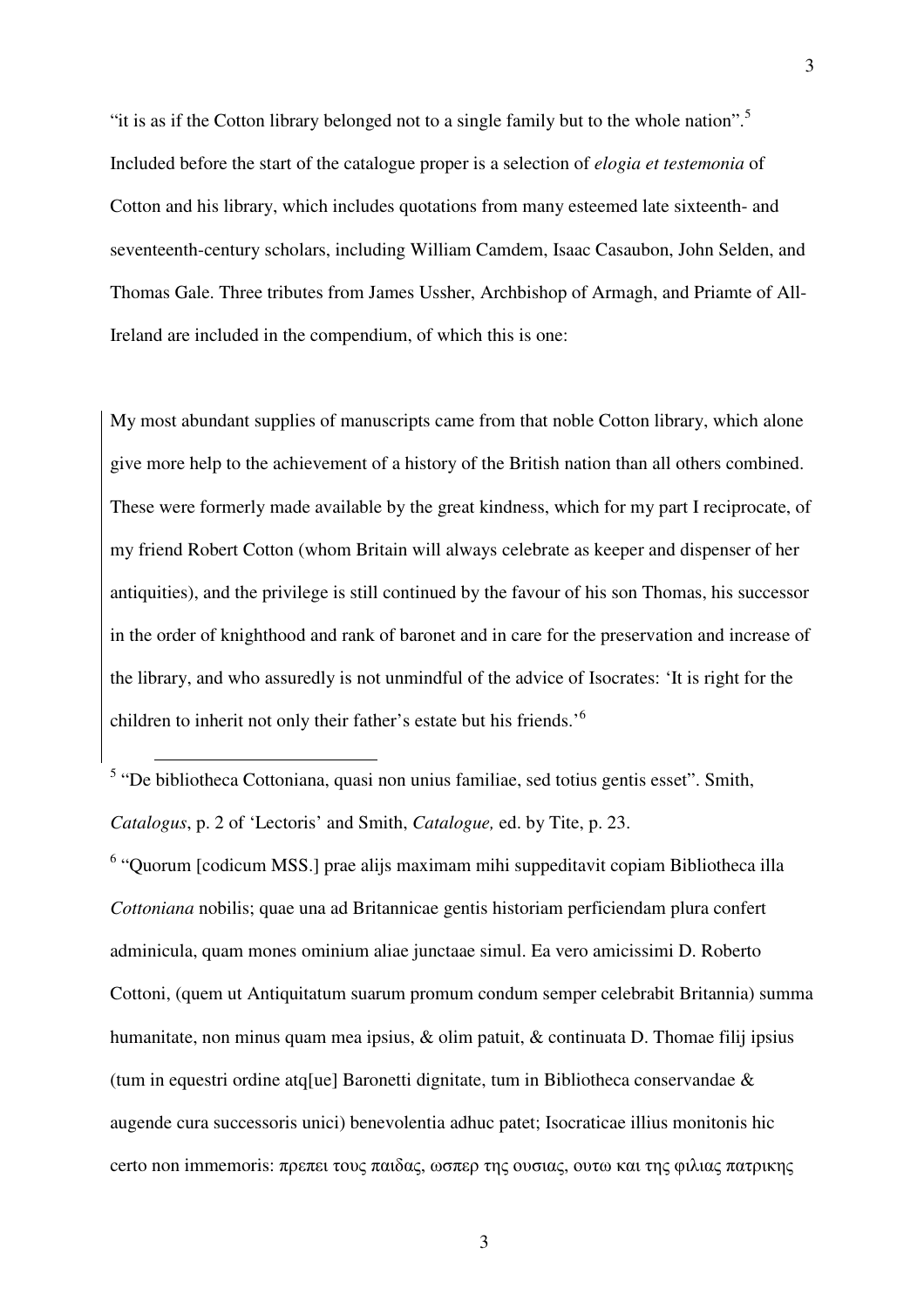James Ussher has long been a controversial figure. Generations of writers have been unable to agree on the exact hue of his theological outlook; he is impossible to pin down simply as an 'Anglican', a Calvinist, or a puritan.<sup>7</sup> He took an active part in the drafting of the Articles of the Church of Ireland in 1615, and mixed in circles of 'godly' (i.e. Puritan) clerics.<sup>8</sup> However, he was also a strong royalist and a supporter of episcopal governance of the church. He was committed to the furtherance of the reformed, established church in Ireland, a cause which he supported by writing protestant interpretations of the history of Ireland and Britain, following the lead of continental protestant historians.<sup>9</sup> This style of

κληρονοµειν". James Ussher *Britannicarum ecclesiarum antiquitates: quibus inserta est pestiferae adversus dei gratiam a pelagio britanno in ecclesiam inductae haereseos historia* (Dublin, 1639), sigs  $A[1]^V - A2^T$ ; quoted in Smith, *Catalogus*, pp. xlviii-xlix and Smith, *Catalogue*, ed. by Tite, p. 60.

 $\overline{a}$ 

7 Alan Ford, *James Ussher: Theology, History and Politics in Early-Modern Ireland and England* (Oxford: Oxford University Press, 2007), pp. 32-56.

8 *Ibid.*, pp. 85-103; Elizabethanne Boran, 'An early friendship network of James Ussher, archbishop of Armagh, 1626-1656', in *European Universities in the Age of Reformation and Counter-Reformation*, ed. by Helga Robinson-Hammerstein (Dublin: Four Courts, 1998), pp. 116-134.

 $9$  Ute Lotz-Heumann, 'The Protestant interpretation of history in Ireland: the case of James Ussher's *Discourse*', in *Protestant History and Identity in Sixteenth-Century Europe, Volume 2: the Later Reformation*, ed. by Bruce Gordon, (Aldershot: Scolar, 1996), pp. 109-110; Alan Ford, 'James Ussher and the creation of an Irish protestant identity', in *British Consciousness and Identity: the Making of Britain, 1533-1707*, ed. by Brendan Bradshaw and Peter Roberts (Cambridge: Cambridge University Press, 1998), p. 187.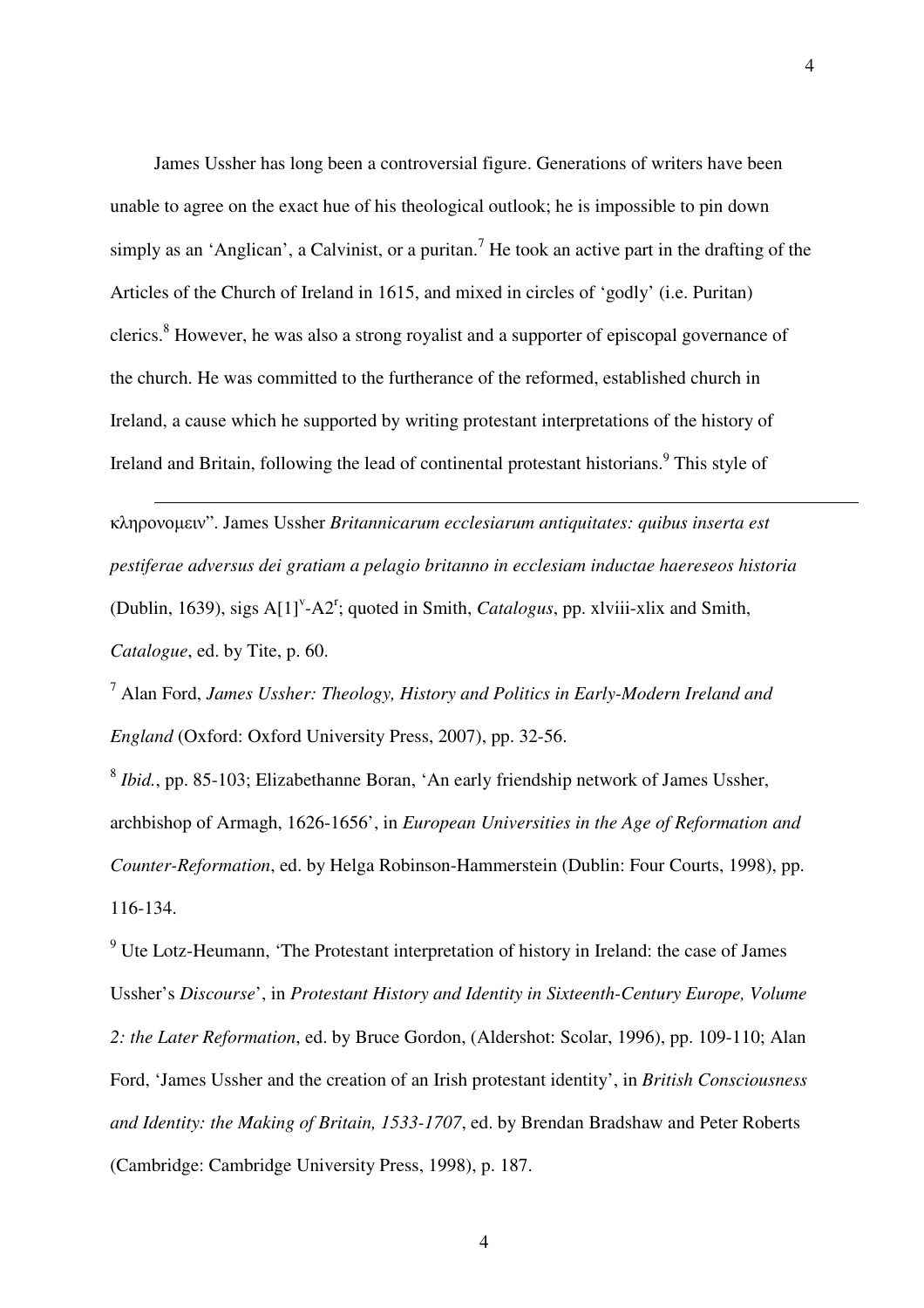history attempted to demonstrate that the reformed church followed the pure practices of the first Christians in Ireland, and of St Patrick's own church, and that the Catholic church of Rome had, over hundreds of years, become increasingly, and irreparably, corrupt and corrupting. This view of history was intertwined with an apocalyptic approach to theology and biblical interpretation, in which the struggle between the reformed church Rome and was seen as the fight between Christ and the Anti-Christ in the end times.

Ussher built up a large personal library, and also contributed to the growth of the library of Trinity College Dublin.<sup>10</sup> He also visited most, if not all, of the major private and institutional libraries of his time in his search for sources to support his historico-theological views. In his historical works, Ussher ostentatiously uses a large number of sources to imbue his sometimes polemical writing with an overwhelming sense of historical authority.<sup>11</sup> He makes these tactics plain in the following quotation from the preface to his 1631 *Discourse on the religion anciently professed by the Irish and British*, which gives especial thanks to Robert Cotton's library.

 $\overline{a}$ 

 $11$  It must be noted that Ussher's attempts to convert the Irish to the protestant faith through the medium of extensive historical publication were ultimately and undeniably unsuccessful. See Ford, 'Irish protestant identity', in *British Consciousness and Identity*, ed. by Bradshaw and Roberts, pp. 202-203 and 209-212; and Lotz-Heumann, 'The Protestant interpretation of history in Ireland', *Protestant History and Identity in Sixteenth-Century Europe*, ed. by Gordon, pp. 116-120.

 $10$  Elizabethanne Boran, 'The libraries of Luke Challoner and James Ussher, 1595-1608', *European Universities in the Age of Reformation and Counter-Reformation*, ed. by Helga Robinson-Hammerstein, pp. 75-115.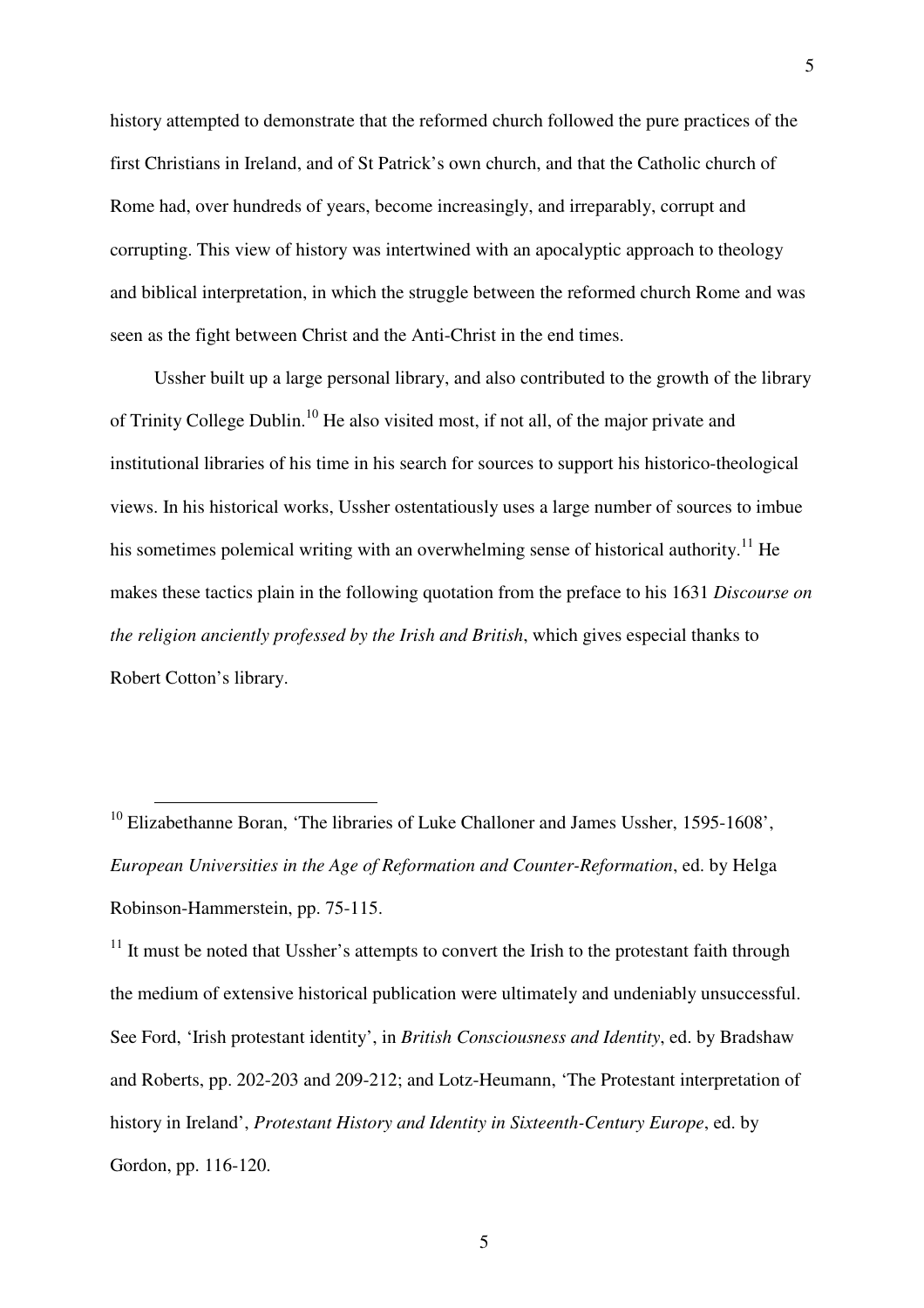As for the Manuscripts which I use, they are partly known to some of them [Ussher's opponents], partly notified in the marginall quotations of the Treatise itselfe: where the place is noted, in which they may be found. A great part whereof being gathered together in the rare treasurie of that worthy Baronet, Sir Robert Cotton; I thought it not amisse to marke all such with an asterisk (\*) in the following Catalogue: to the end, that if any of the other side will bee pleased to looke into these things, hee may with more ease satisfie himself by perusing the chiefe of these monuments brought thus together into one place; and so as well examine the truth of my allegations, as take up what hee shall thinke meet for the patronage of his owne cause, my intention herein being to deale fairly, and not to desire the concealing of anything, that may tend to the true discovery of the fate of former times; whether it may seeme to make for me or against me. $^{12}$ 

The "following catalogue" lists 103 authors, of which twenty five bear the asterisk denoting their presence in Cotton's library.

As is recorded by both of Ussher's early biographers, he made his first visit to Cotton's library in London in 1603, on the first of a sequence of triennial visits made to England with Luke Challoner, his father-in-law and the Vice-Provost of Trinity College Dublin.<sup>13</sup> These

 $\overline{a}$ 

<sup>13</sup> Nicholas Bernard, *The Life and Death of the Most Reverend and Learned Father of our Church Dr. James Usher [sic] Late Archbishop of Armagh, and Primate of All Ireland*  (London, 1656), p. 42-43; Richard Parr, *The Life of the Most Reverend Father in God James Usher [sic], Late Lord Archbishop of Armagh, Primate and Metropolitan of All Ireland*  (London, 1686), p. 11.

<sup>12</sup> James Ussher, *A Discourse of the Religion Anciently Professed by the Irish and Brittish* (London, 1631), STC 24549, sigs  $*1^v.*2$ .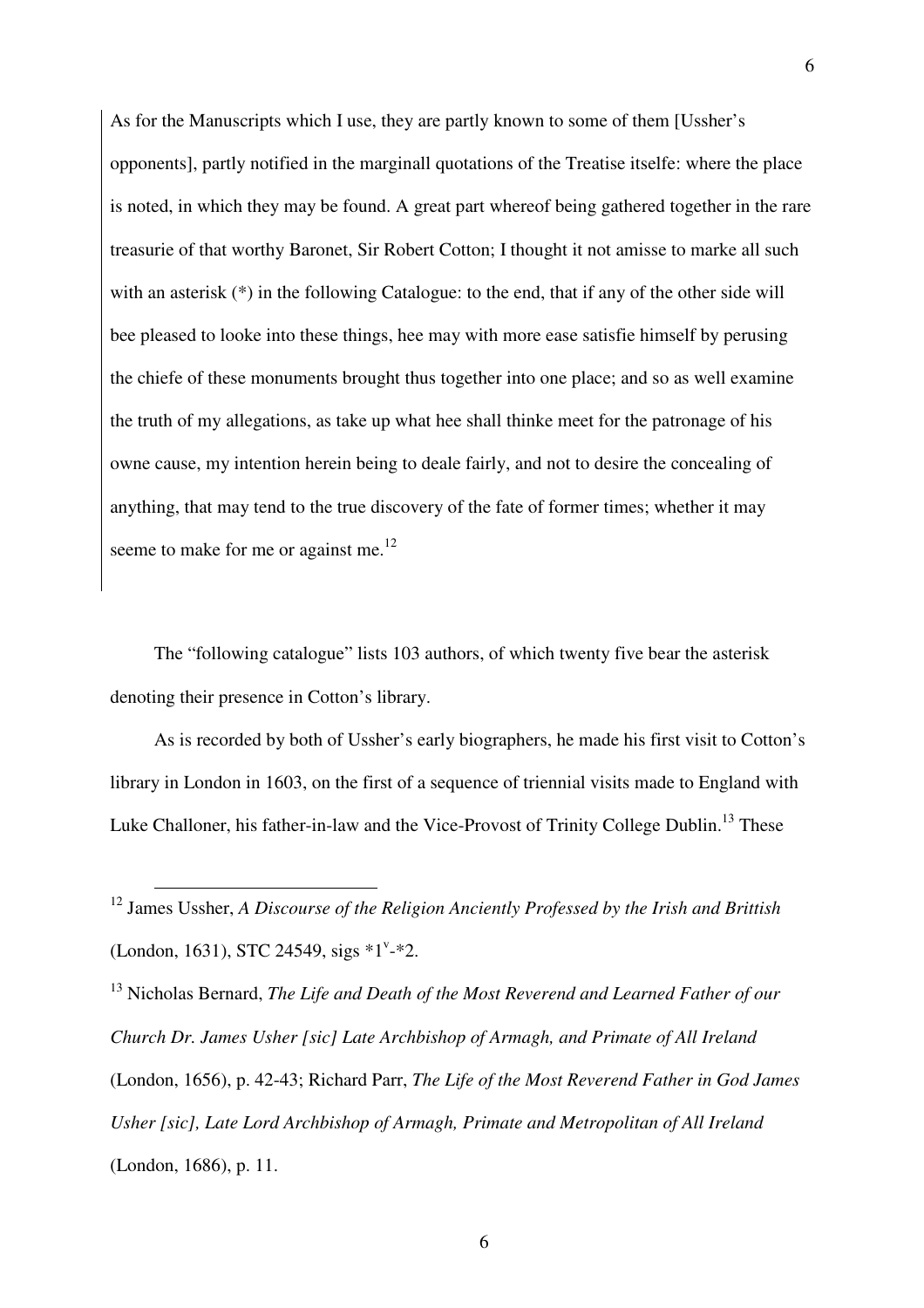trips were made, in part, to buy books for the Trinity College Library, of which Challoner was librarian, but also for personal research and book-buying purposes. Ussher's involvement with Cotton's library continued well into the 1650s, practically to the year of his death in 1656.

Evidence of Ussher's use of Cotton's library survives in various forms. First there are the comments and references made by Ussher himself in his printed works, both in the text proper as illustrated above, but much more frequently in the marginal notes in form such as: "Cummian. epist. ad Segienum abbat. de Disputatione Lunae. MS. in Bibliothec. Cottonian.".<sup>14</sup> Secondly, correspondence between Ussher and Cotton often refers to loans of books that have been, or might be, made. Letters between other members of Ussher and Cotton's scholarly circles are also sometimes revealing of details of book movements.<sup>15</sup> Several of Ussher's personal notebooks survive and I have examined those that are now in the Bodleian library.<sup>16</sup> Extensive, although not comprehensive, lists of loans made from the Cottonian library survive in the British Library and have been edited by Colin Tite.<sup>17</sup> Lastly,

 $\overline{a}$ 

<sup>15</sup> A notable example of this is the letter of 2 January 1624/5 between Ussher and theologian Samuel Ward published in Parr, *The Life of the Most Reverend Father in God James Usher*, p. 315 and in *The whole works of the Most Rev. James Ussher*, ed. by Charles Richard Elrington, 17 vols (Dublin: Hodges and Smith, 1847-1864), XV (1863), 229.

<sup>16</sup> Oxford, Bodleian Library, MSS Additional A. 91 (SC 27719) and A. 379 (SC 27615), and MSS Rawlinson C. 850 (SC 15429), D. 280 (SC 15428), and D. 1290 (SC 15438).

<sup>17</sup> Colin Tite, *The Early Records of Sir Robert Cotton's Library: Formation, Cataloguing, Use* (London: British Library, 2003).

<sup>&</sup>lt;sup>14</sup> Ussher, *Discourse of the Religion Anciently Professed*, p. 94, noted, referring to London, British Library, Cotton MS Vitellius A.XII, art. 12.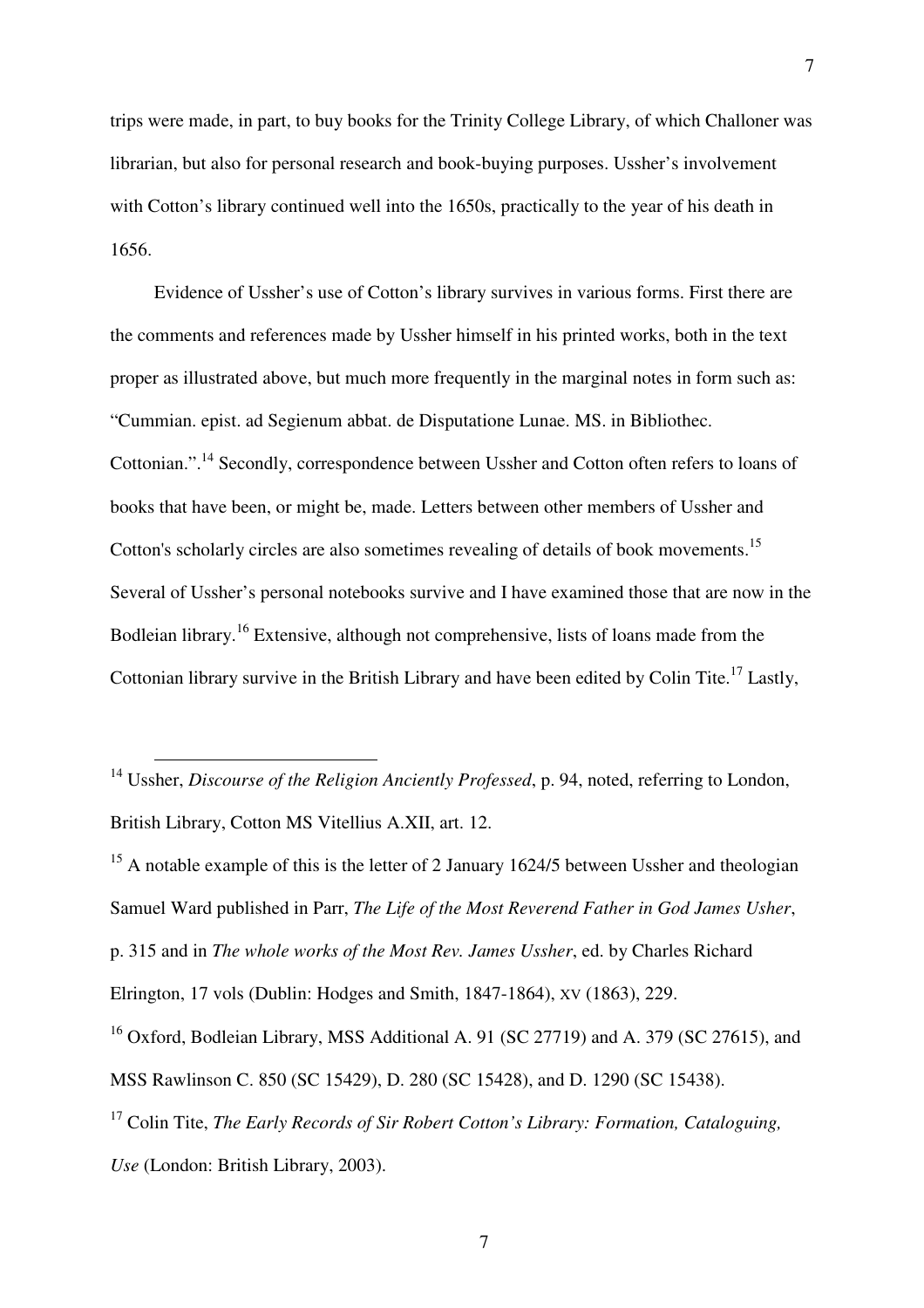Ussher made some annotations in Cottonian manuscripts themselves which provide direct evidence of his personal interaction with them.<sup>18</sup>

The identification of specific Cottonian manuscripts from Ussher's comments is rarely straightforward. Cotton's famous system of emperor pressmarks was at least partly established by the time of his death in 1631, and before that, many of his manuscripts were at least sometimes referred to by the number assigned to them in an earlier manuscript catalogue.<sup>19</sup> Harleian and emperor classmarks are sometimes used in loan lists made by the Cotton family, and Ussher occasionally uses Harleian numbers in his personal notebooks.<sup>20</sup> Pressmarks are, however, never used as identifiers in Ussher's published works.

Ussher was a man of broad scholarly tastes. The manuscripts which he consulted and borrowed included histories, hagiographies, bibles, and collections of letters and of laws, and spanned various languages, including Latin, Anglo-Saxon, Greek, and Hebrew. Since there is not space here to examine all of the manuscripts I have determined that Ussher consulted, I shall instead use one particular letter from Ussher to Cotton as a case study.

This letter was written on 12 July 1625, and is, in many respects, a microcosm of Ussher's use of and borrowing from Cotton's library:

<sup>18</sup> These annotations have been identified by Tite, *Early Records of Sir Robert Cotton's*  Library in the following manuscripts: Tiberius C.III, fol. 3<sup>v</sup>; Claudius A.III, fol. 9<sup>\*</sup>; Claudius A.X, fol.  $3^r$ ; Claudius E.v, fols  $231^v$  and  $235^r$ ; Vespasian D.VI, fols  $1^r$  and  $78^r$ ; Vespasian D.XV, fol. 102<sup>r</sup>; Titus A.II, fol. 134<sup>r</sup>; Titus A.XXVII, fols 171<sup>r</sup>, 171<sup>v</sup>, 172<sup>v</sup>, and 174<sup>r</sup>; Cleopatra C.XI, fol.  $1^{\nu}$ .

 $19$  This catalogue is now found in British Library, MS Harley 6018.

 $\overline{a}$ 

 $20$  Such as his identification of MS Nero A.I as number 125, in his notebook now Bodleian Library, MS Rawlinson D. 280, fol.  $*53<sup>r</sup>$ .

8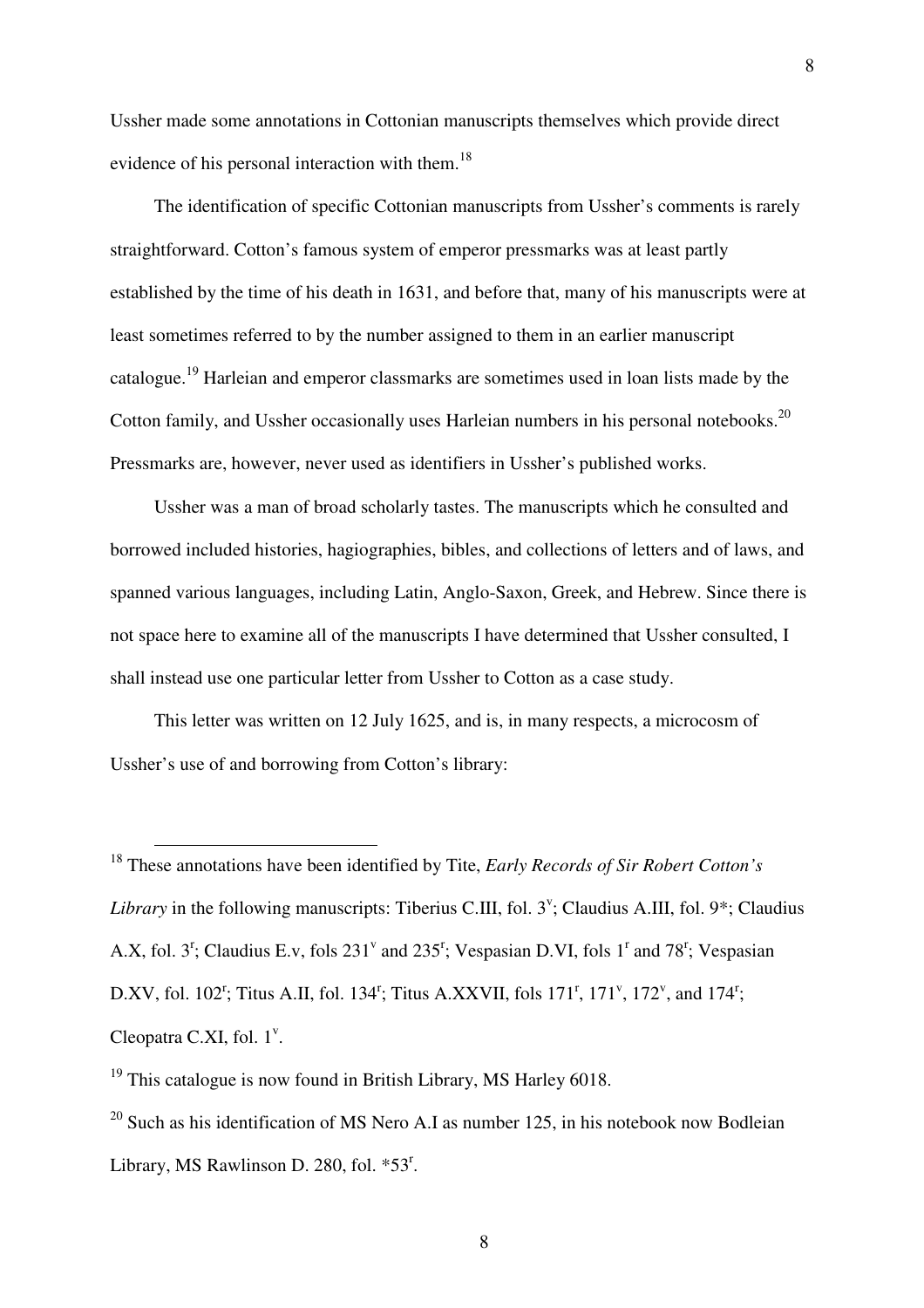I have received from you *th*e Historye of *th*e Bishops of Durham, togither with fowre ancient copyes of *th*e Psalmes: whereof, that which hath the Saxon interlineary translation inserted, is the old Romanum Psalterium; the other three are the same with that which is called Gallicum Psalterium. But I have not received that which I stand most in need of: to wit, the Psalter in 8° which is distinguished with obeliskes, and asteriskes. I pray you therefore send it unto me by my servant, this bearer: as also the Life of Wilfrid written in prose by a namlesse author that lived about the time of Bede. The other written in verse by Fridegodus, I received from Mr Burnett: togither with Willielmus Malmesburiensis de Vitis Pontificum Angl. et S. Aldhelmi.<sup>21</sup>

The nine manuscripts which Ussher mentions cover some of the categories—historical, hagiographical, and biblical—that he used most frequently.

Two historical manuscripts are mentioned here. The first is the "Historye of *th*e Bishops of Durham", which can be identified with Cotton Titus A.II. Titus A.II contains various histories and chronicles relating to Durham and its famous bishops; we can be certain that Ussher saw and used the volume as he has marked fol. 134<sup>r</sup> (the beginning of "Libellus de ortu sancti Cuthberti") with the single word "Chronica". This work is not however referred to explicitly by Ussher in any of his published works that I have examined.

<sup>21</sup> British Library, MS Cotton Julius C.III, fol. 383<sup>r</sup>; published in Henry Ellis, *Original letters of eminent literary men of the sixteenth, seventeenth, and eighteenth centuries* (London: for the Camden Society, 1843), pp. 133-4 and in *The whole works Ussher*, ed. by Elrington, XV, 283-284. The Mr Burnett mentioned in this letter appears to have been an agent who helped with the exchange of manuscripts between Cotton and various scholars.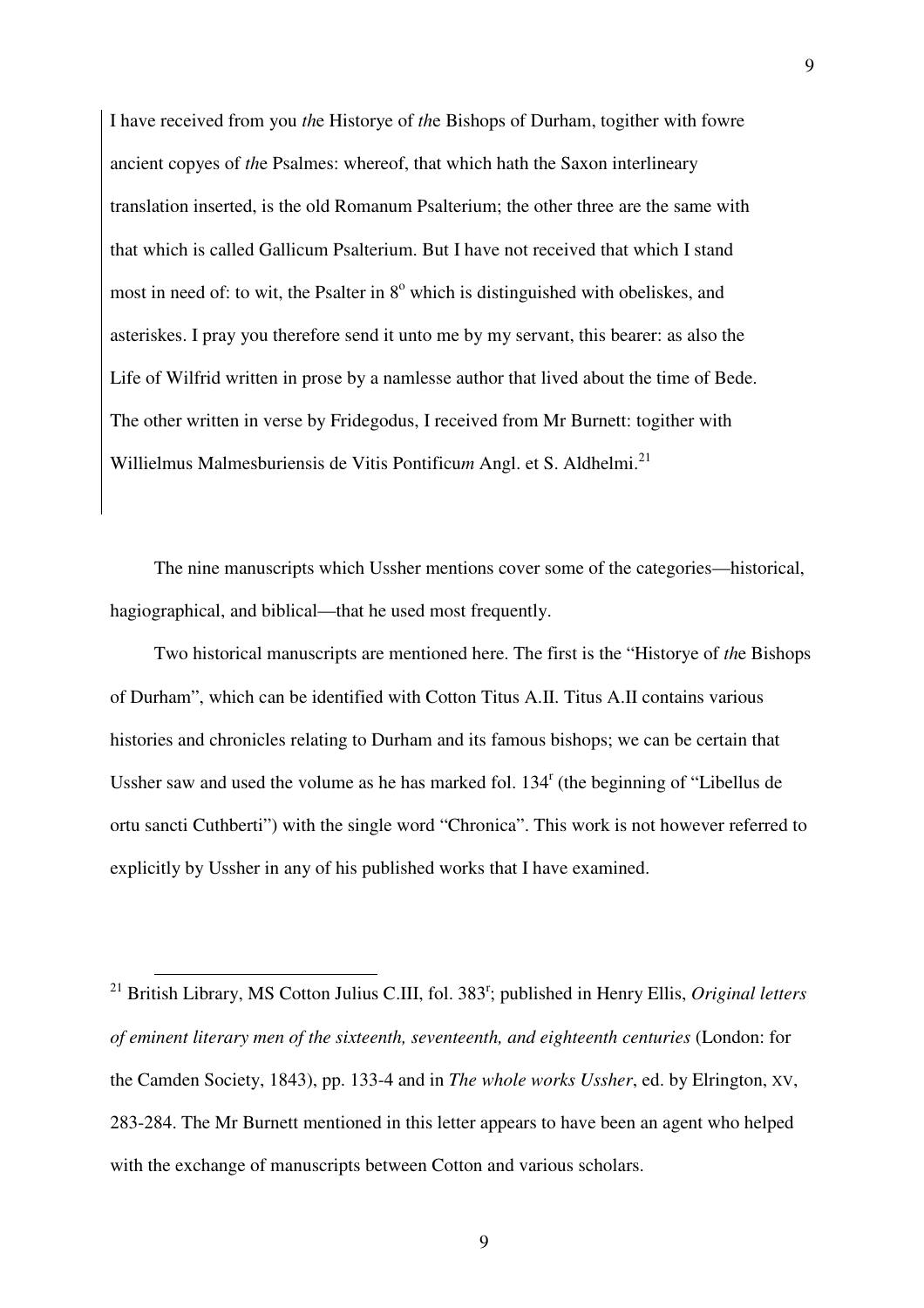"Willielmus Malmesburiens de Vitis Pontificu*m* Angl*orum* et S*ancti* Aldhelmi" ("the lives of the English bishops and of Saint Aldhelm") can be matched to Claudius A.V, a manuscript containing various historical and hagiographical works, of which folios 46-134 are William of Malmesbury's *Gesta pontificum anglorum* and *Uita sacti Aldhemi*, written at Belvoir Priory in the middle of the twelfth century. This manuscript is not mentioned explicitly in Ussher's published works, although general book and chapter references to the *De Gesta Pontificum Anglorum* are frequently made.<sup>22</sup> This kind of use, in which only chapter references are given, is also made of Bede's *Historia Ecclesiastica Gentis Anglorum* and the sixteenth-century cardinal Cesare Baronio's *Annales Ecclesiastici*. We can see this, for example, on page 94, of Ussher's *Discourse*, where a quotation from Bede is followed by the reference "Bed. lib. 2. hist. cap. 19".<sup>23</sup> We can assume that, as works such as the *Gesta Pontificum*, *Historia Ecclesiastica*, and *Annales Ecclesiastici* were widely enough known and frequently enough printed that reference to any particular source was deemed unnecessary.

Other historical manuscripts in the Cotton Library used and cited by Ussher include Humfrey Llwyd's *Chronica Walliae*, Cotton MS Caligula A.VI; William le Breton's *Gesta Philippi Regis*, Cotton MS Vespasian D.IV; the *Glastonbury Chronicle*, Cotton MS Cleopatra C.X, art. 3; John of Brompton's *History of Jervaulx*, Cotton MS Tiberius C.XIII; John of Fordun's *Scotichronicon*, Cotton MS Vitellius E.XI; and a chronicle previously attributed to Marianus Scotus that is now believed to be by Henry of Huntingdon, Cotton MS Nero C.V.

Ussher used accounts of the lives of saints as historical documents providing information about ecclesiastical policy and practices in the times of their subjects, or at the time of their composition. In the letter above, we see that Ussher mentions two lives of St.

<sup>22</sup> For example, Ussher, *Discourse of the Religion Anciently Professed*, p. 115, note b, "[…] Gulielm. Malmesbur. lib. 3. de gest. Pontific. Angl.".

<sup>23</sup> Ussher, *Discourse of the Religion Anciently Professed*, p 94, note e.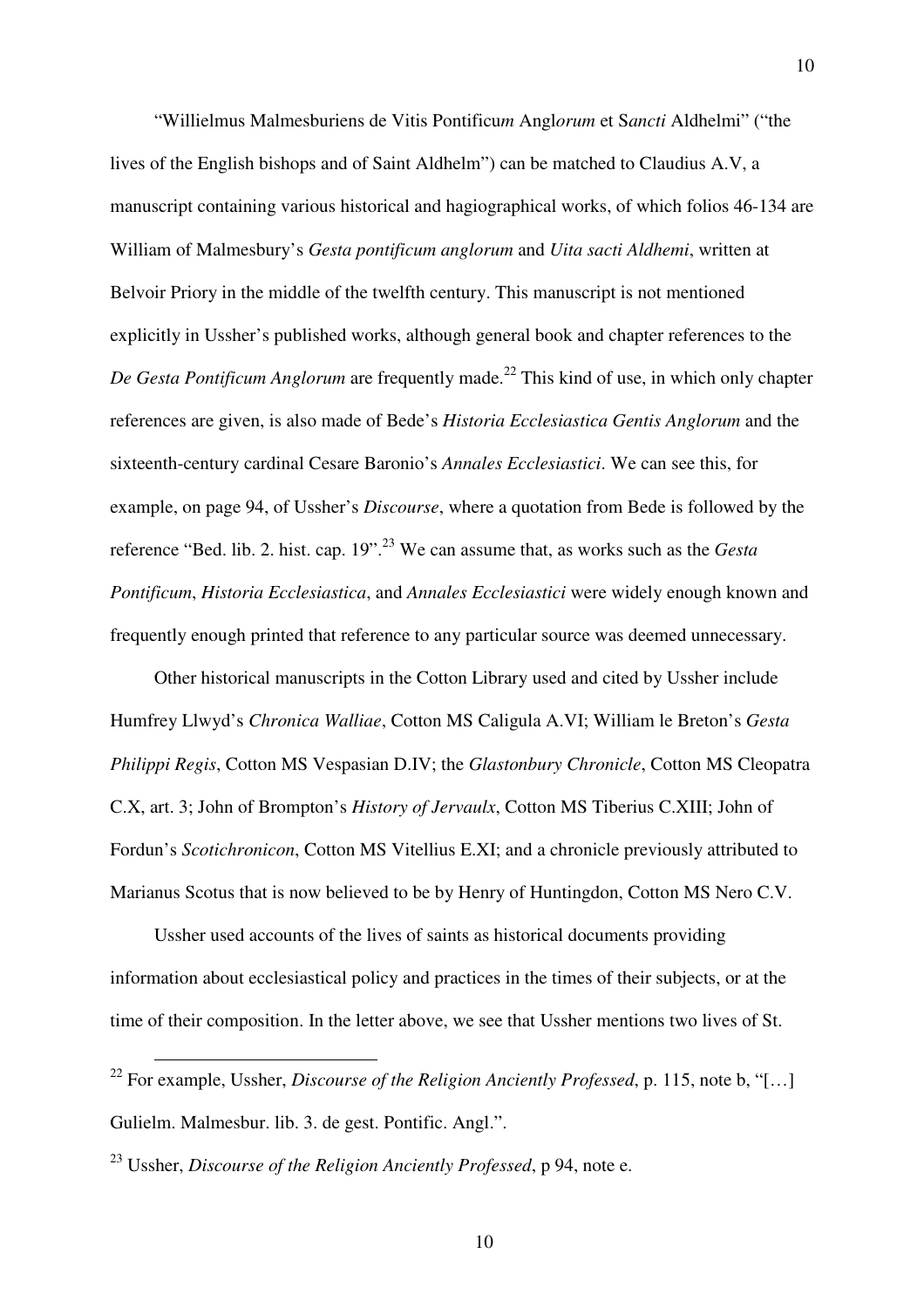Wilfrid. The life of Wilfrid written in verse by Fridegodus can readily be identified as Claudius A.I, the only copy of this work present in Cotton's library. Ussher quotes from this manuscript in the *Discourse* in order to illustrate Wilfrid's opinions on the celebration of Easter in support of a similar quotation from Bede.<sup>24</sup>

Investigating the identity of the other hagiographical work in this letter, the "Life of Wilfrid written in prose by a namlesse author that lived about the time of Bede" reveals interesting details about the cataloguing of manuscripts in Cotton's library. Today there is one life of Wilfrid thought to be by an anonymous author, the manuscript Titus A. XVIII, and it is possible that this is the manuscript to which Ussher refers in his letter.<sup>25</sup> There is, however, a different Cottonian Life of Wilfrid that was formerly believed to be anonymous. The Cottonian contents page of MS Vespasian D.VI states that the Life was written by an "anonymous but ancient author".<sup>26</sup> This manuscript has been annotated in Ussher's hand on both the contents page and at the start of the life to indicate that this text was in fact written by "Stephanus called Eddius". Ussher notes in *Britannicum ecclesiarum* that he saw both the Cotton copy of this Life and the copy held at Salisbury Cathedral.<sup>27</sup> He was therefore presumably able to identify the authorship of Cotton's copy with reference to the Salisbury version. Ussher's request in the 1625 letter for the "anonymous life" was likely to have been based on Cotton's partial knowledge of the contents of the manuscript.

<sup>24</sup> Ussher, *Discourse of the Religion Anciently Professed*, p. 103, note e.

<sup>25</sup> This identification is made by Henry Ellis in his edition of this letter. Henry Ellis, *Original letters of eminent literary men of the sixteenth, seventeenth, and eighteenth centuries*

<sup>(</sup>London: for the Camden Society, 1843), pp. 133-134.

 $26$  "Autore Anonyno [sic] sed Antiquissimo", fol. 1r.

<sup>27</sup> James Ussher, *Britannicarum ecclesiarum antiquitates*. p. 922, note \*.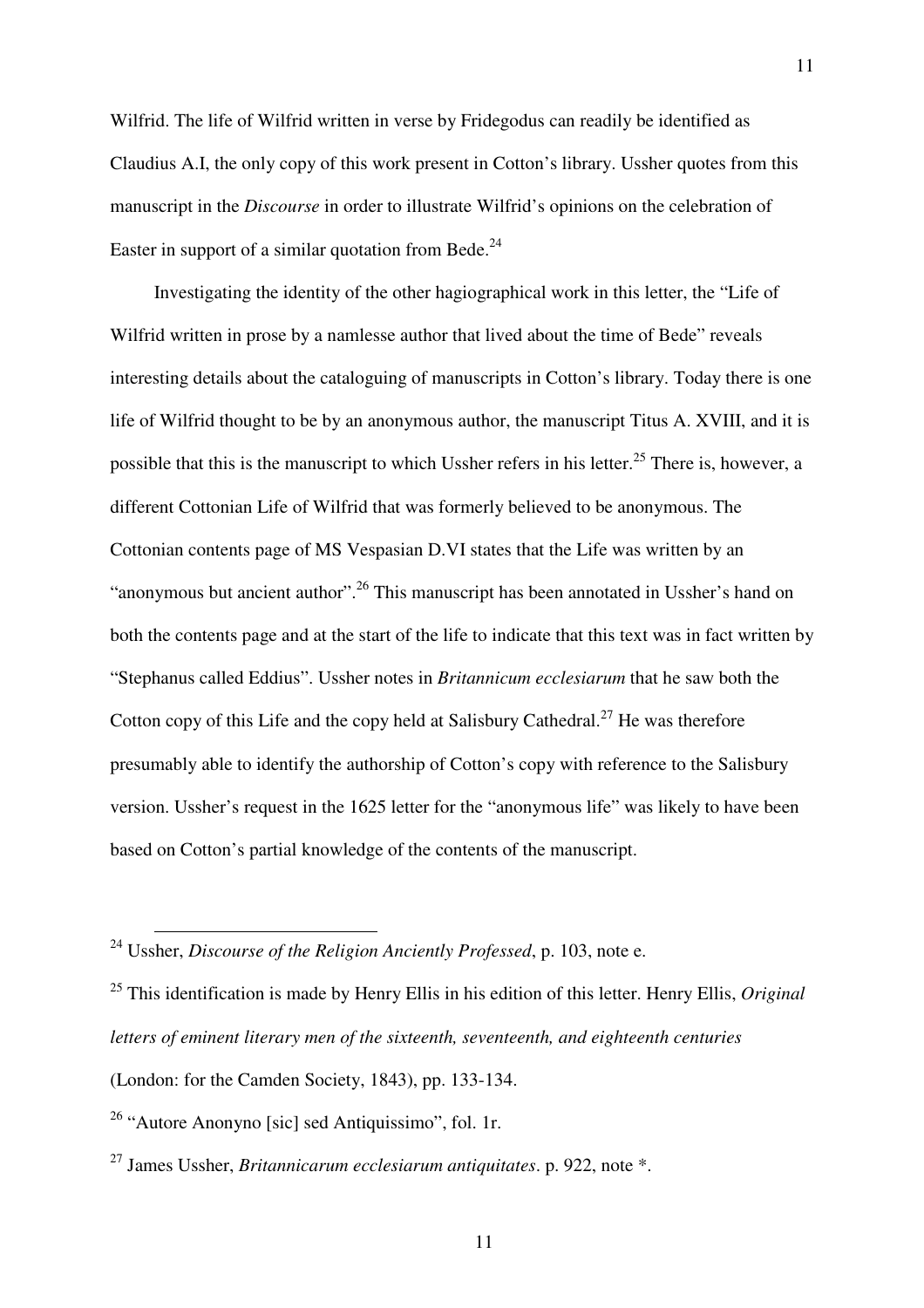Of the Biblical manuscripts (all psalters) mentioned in this letter, only two are easily identifiable. The Roman Psalter "which hath the Saxon interlineary translation inserted" is the so-called Vespasian Psalter, Vespasian A.I. It is today believed to be the oldest surviving copy of the Roman Psalter.<sup>28</sup> This illuminated psalter was made in the early eighth century at St Augustine's, Canterbury, and is probably the oldest surviving product of the scriptorium there. An Old English gloss (in the Mercian dialect) was added to the psalter in the ninth century, making this easy to match to Ussher's description. In a note in a notebook about the Cotton Genesis, Otho B.VI, Ussher compares the pictures in that book to those in "*th*e Latin pictures of Sr. Rob. Cottons old Psalter", which is most likely to have been Vespasian A.I.<sup>29</sup> Further evidence of Ussher's use of this manuscript is Ussher's collation of the Athanasian Creed (Quicumque vult) in a different notebook, in which siglum W indicates "the creed in the Saxon interlineated version in the Cottonian library".<sup>30</sup>

The Gallican psalter "distinguished with obeliskes, and asteriskes" is Galba A.XVIII, which is indeed marked by these Alexandrian critical markings. This psalter was formally known as the 'Aethelstan Psalter', but is now more commonly referred to as the 'Galba Psalter'.<sup>31</sup> Ussher was particularly interested in these marks; he corresponded with the biblical scholar Arnold Boate about them, and discusses them in chapter five of his 1655 work on the

 $\overline{a}$ 

12

<sup>28</sup> David H. Wright, *The Vespasian Psalter: British Museum Cotton Vespasian A.I*

<sup>(</sup>Copenhagen: Rosenkilde and Bagger, 1967), p. 46.

 $29$  Bodleian Library, MS Rawl. D. 1290, fol. 98<sup>r</sup>.

<sup>30</sup> "W. notat symbolum in saxonicâ versione interlineatâ: MS in Bibliothecâ Cottonianâ". Bodleian Library, MS Add. 91, fol. 111<sup>r</sup>.

<sup>&</sup>lt;sup>31</sup> Robert Deshman, 'The Galba Psalter: pictures, texts and context in an early medieval prayerbook', *Anglo-Saxon England*, 26 (1997), 109-136, notes 1, 7, and 118.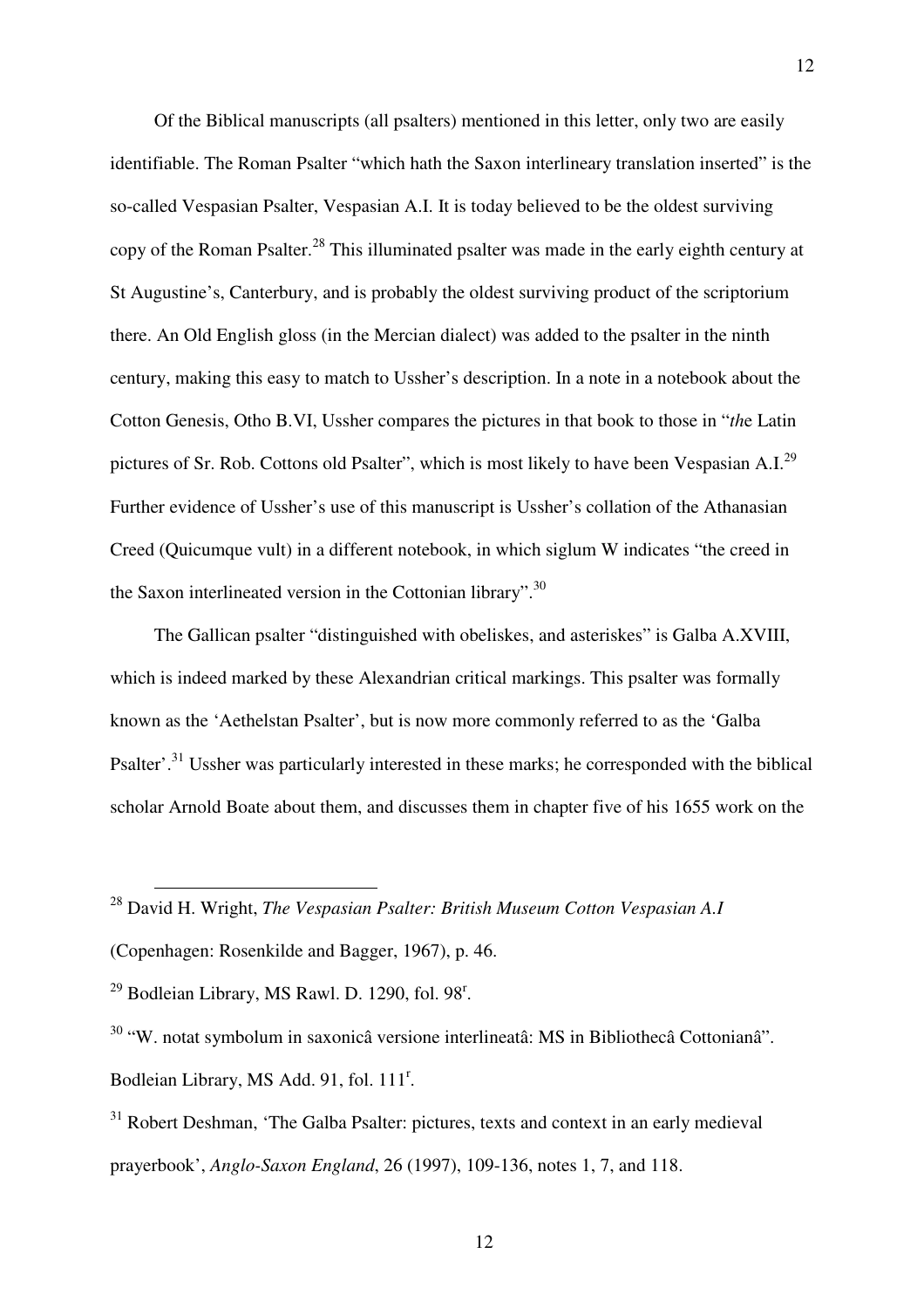Greek Septuagint.<sup>32</sup> There is a record of Ussher finally having been lent the manuscript on 23 February 1646/7.<sup>33</sup> He refers to it in his notebooks, recording details from the rules for calculating feasts bound at the start of the codex, and collating it along with several other Gallican psalters.<sup>34</sup>

13

The three other Gallican psalters are much harder to identify because the Cottonian library contains a large number of psalters, and Ussher gives no details, except for the version of the translation, of which he has received. Ussher's notebook of collations does, however, provide evidence of Ussher's study of several Gallican psalters from Cotton's library.<sup>35</sup> This evidence is insufficient for ascertaining which manuscripts were sent in summer 1625, and the absence of any given manuscript from the notebook does not signify that Ussher did not see it. From the list of sigla to the collation of Gallican psalters, we can, however, be certain that Ussher saw the following four Gallican psalters in the Cotton Library:

<sup>32</sup> See the letters of 6 September 1651, June 1651, and 29 November 1651, in Parr, *The Life of the Most Reverend Father in God James Usher*, pp. 564-566, 621, and 621-622. James Ussher, *De Graeca Septuginta, Interpretum Versione Syntagma: cum Libri Estherae Editione Origenica, Vetere Graeca Altera ex Arundelliana Bibliotheca Nunc Primum in Lucem Producta* (London, 1655), pp. 47-55.

 $33$  No one else is recorded as having been lent this book before Ussher. Cotton owned it in 1612, as can be seen from his dated signature on fol. 1. He possibly acquired it following the death of Prince Henry in 1612 or from the Royal Library.

 $34$  First, a marginal note referring to the rules for computing feasts in Galba A.XVIII, fols 2-28, "Regulae computi praefice Psalterio Aethelstani Regis, in Bibliothecâ Cottonianâ", Bodleian Library, MS Add. A. 379. Secondly in a heading, "In eadem Psalterio Aethelstani descripta est sequens notatio", Bodleian Library, MS Add. A. 91, fol.  $72^{\circ}$ .

<sup>35</sup> Bodleian Library, MS Add. A. 91.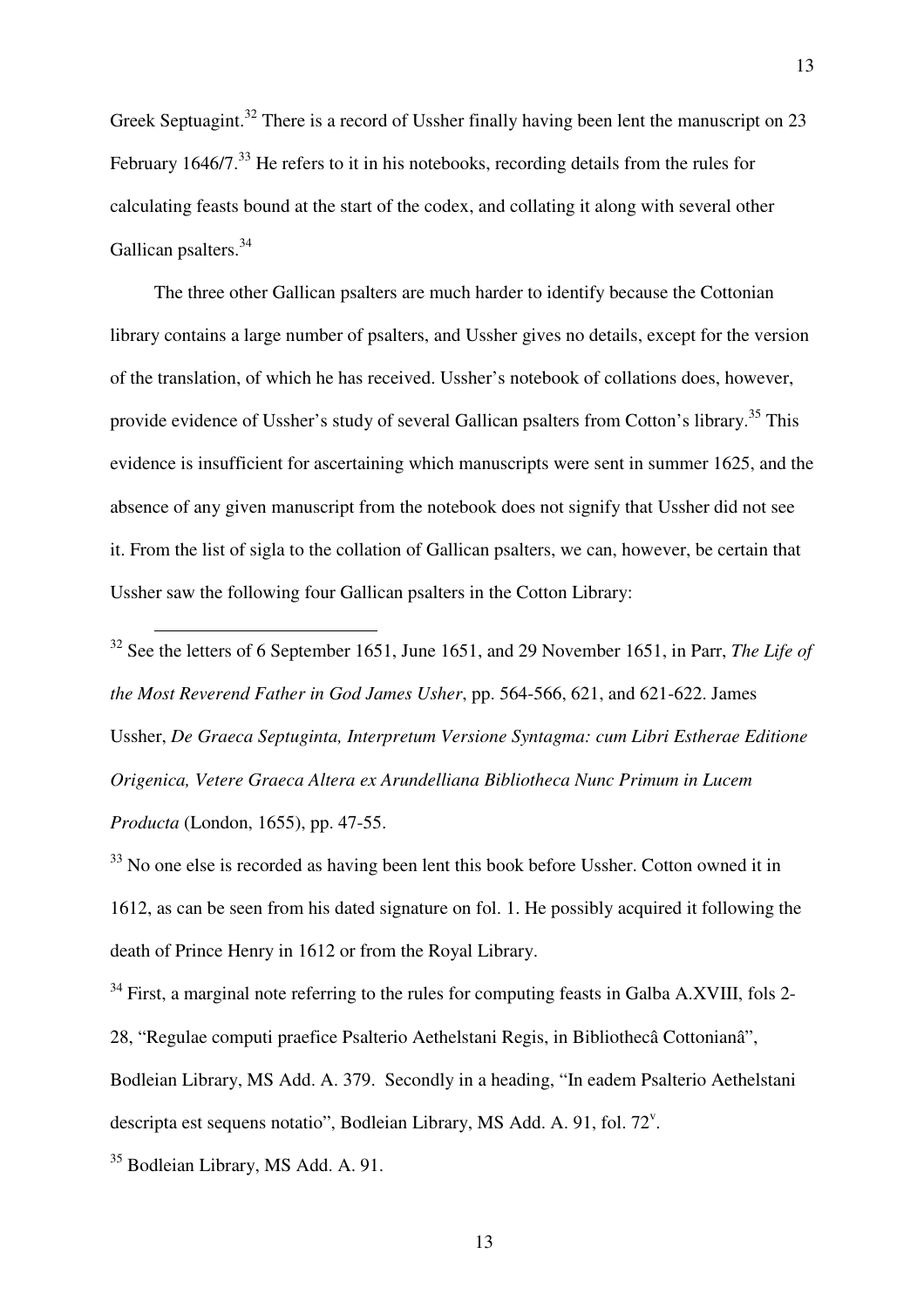D. Psalterium, omium (in fallor) quae uspiam extant antiquiss. Majusculis literis ante annos 1000. descriptis (Psalmis cujusq*ue* argumento, picturâ antiquiss*im*â et vere Romanâ express*ionis*) MS. In Bibliothecâ Cottonianâ

E. R. Psalterium Aethelstani Angloru*m* Regis […] MS in eâdem Bibliothecâ

F. Psalterium admodu*m* antiquu*m*, in Hiberniâ literis quadratis (Hibernis seu Saxonis) descriptu*m*: habetur in eâdem Bibliothecâ. In fine additur. » [quotation in Old English]

G. Psalteriu*m* charactere vetustiss*imo* Hibernico descriptu*m*: in eâdem Bibliothecâ. cui praefixa fuerunt haec verba: » Liber oswini Deirorum Reges.<sup>36</sup>

Siglum R in this list, 'Psalterium Aethelstani', is Galba A.XVIII, the Psalter already discussed distinguished with asterisks and obelisks. Siglum F, an ancient Psalter with square Irish letters, has been convincingly identified as Vitellius F.XI by Ussher's reference to the

 $36$  *Ibid.*, fol.  $72^{\circ}$ .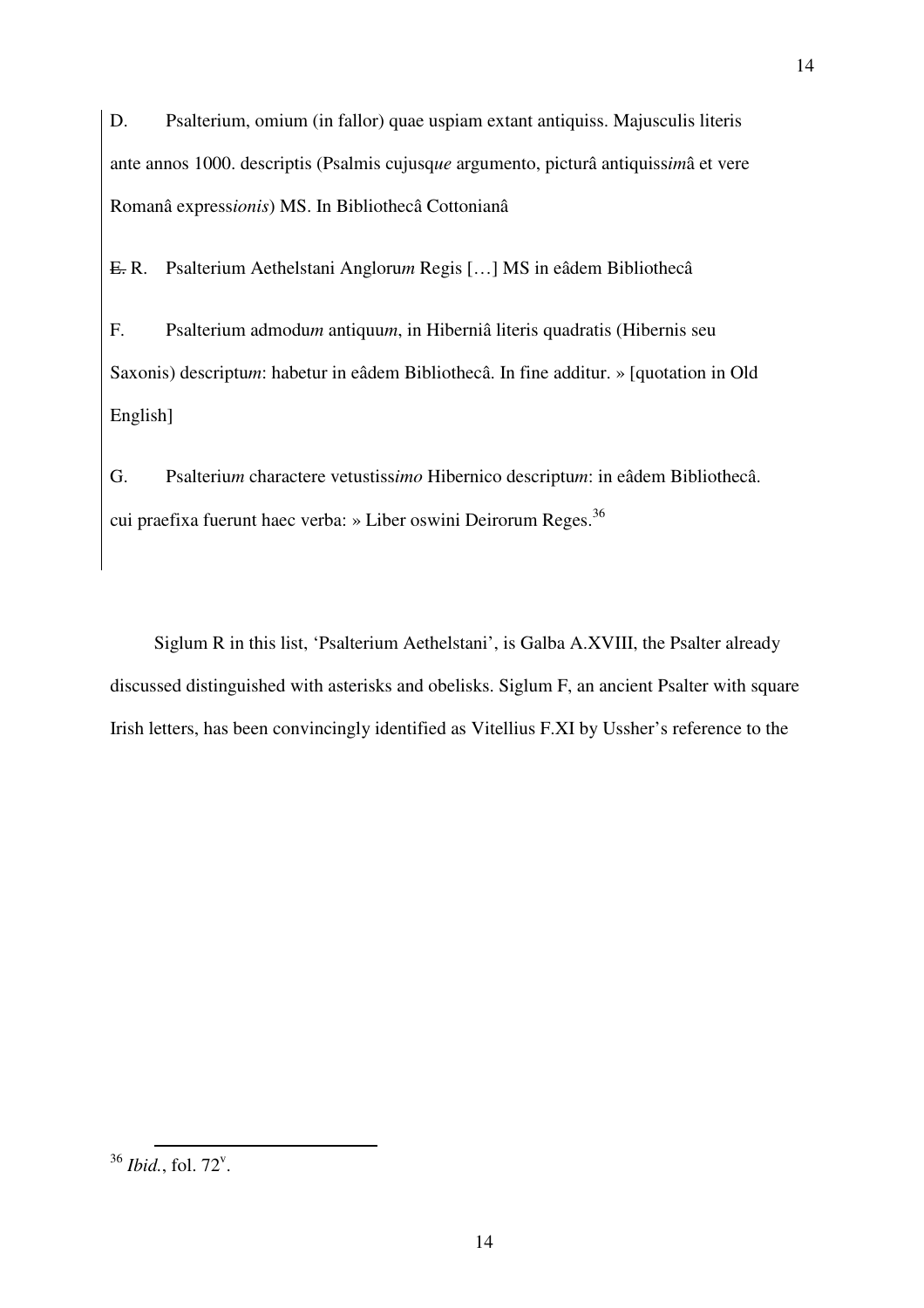Old-Irish colophon of the manuscript.<sup>37</sup> Siglum G refers to Galba A.V, a manuscript written in old Irish characters, which Ussher says was the book of King Oswin.<sup>38</sup>

The remaining psalter, siglum D, is harder to identify. I suspect, from the description, that it may be the manuscript that is now the Utrecht Psalter, formerly Cotton MS. Claudius C.VII, and now Utrecht, University Library MS 32. This manuscript contains the text of the Gallican Psalter, and is certainly "Roman" in appearance, being written in the majuscule script of rustic capitals and containing a famous cycle of line-drawn illustrations. It is now dated to the early ninth century, which accords with Ussher's rough dating of "before 1000 AD".<sup>39</sup> Ussher is known to have seen the Psalter, so it is possible that that he did collate it at

<sup>37</sup> Anne O'Sullivan, 'The colophon of the Cotton Psalter (Vitellius F.XI)', *Journal of the Royal Society of Antiquaries of Ireland,* 96 (1966), 117-180; Martin McNamara, 'The Psalms in the Irish Church: the most recent research on text, commentary, and decoration – with emphasis on the so-called Psalter of Charlemagne', in *The Bible as book: the manuscript tradition*, ed. by John L. Sharpe and Kimberley von Kampen, (London: British Library, 1998), p. 94.

 $\overline{a}$ 

<sup>38</sup> Smith describes the manuscript as "Characteribus Hibernicis vetustissimis, [...] Dicitur fuisse liber Oswini Regis", *Catalogus*, p. 61. This identification is also reached by Martin McNamara, 'The Psalms in the Irish Church', p. 94.

<sup>39</sup> Koert van der Hoerst, and Jacobus H.A. Engebregt, *Utrecht-Psalter: vollständige Faksimile-Ausgabe im Originalformat der Handschrift 32 aus dem Besitz der Bibliotheek der Rijksuniversitet te Uretcht*, trans. by Johannes Rathofer, 2 vols (Graz: Akademische Druck- u. Verlagsanstalt, 1984), II.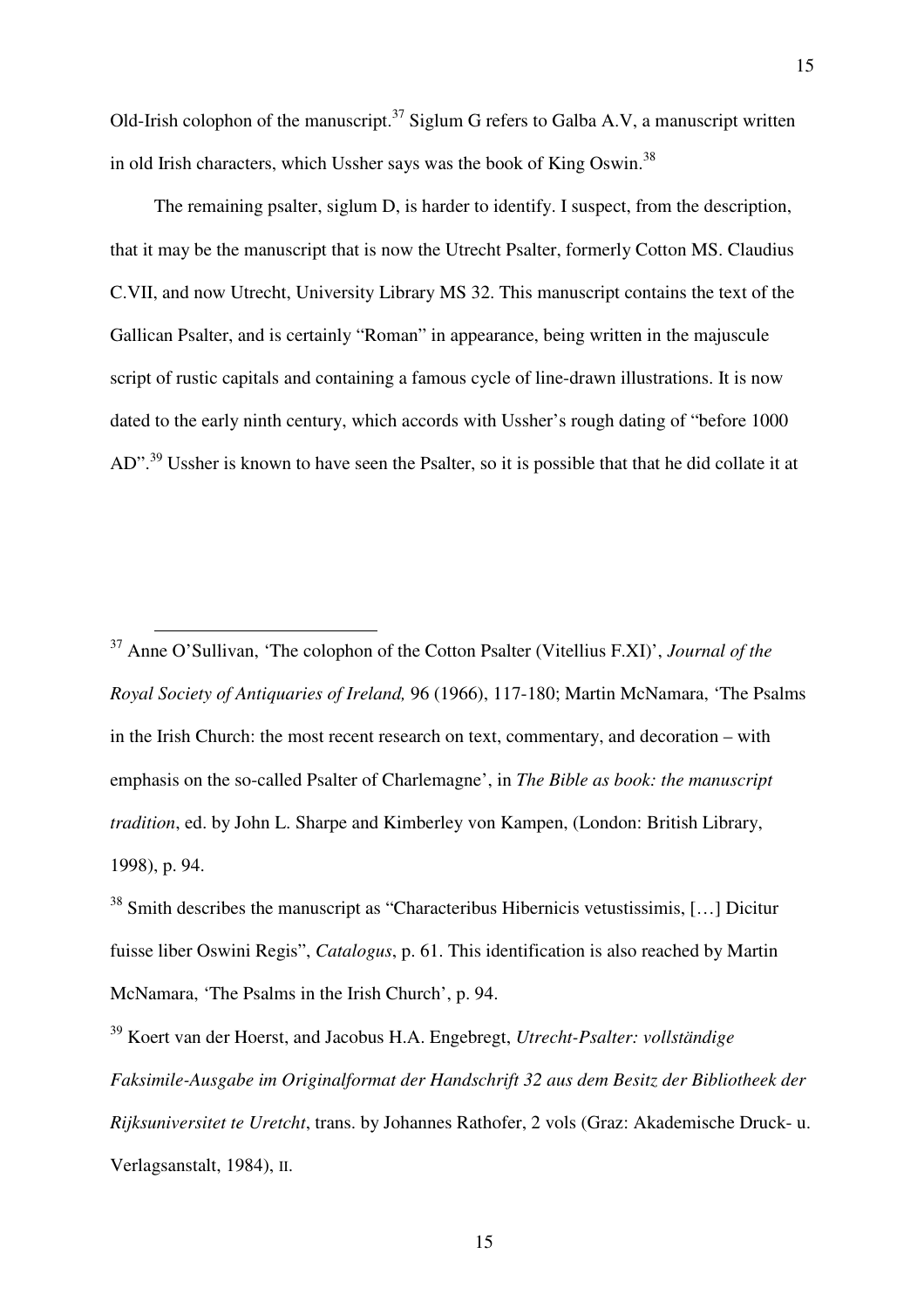some point.<sup>40</sup> I would, therefore, tentatively suggest that Vitellius F.XI, Galba A.V and the Utrecht Psalter are the three Gallican psalters mentioned by Ussher in his letter of 12 July 1625.

There are other types of manuscript used by Ussher that are not mentioned in the letter above. Ussher on occasion makes reference to a subject much beloved of the antiquaries in Cotton's circle: the ancient laws of the British Isles, including those of Edward the Confessor and the tenth-century Welsh king Hywel Dda.<sup>41</sup> He also frequently uses a particular volume of canon law.<sup>42</sup>

The Cotton library is rich in collections of letters, and Ussher used them frequently in his published works as primary sources for the actions and beliefs of early Christian leaders, kings, and popes. In his earliest published work, *Gravissimae quaestionis*, Ussher illustrates his remarks about the relationship between the Roman Catholic Church and the governance of

<sup>40</sup> Ussher mentions the manuscript in *De romanae ecclesiae symbolo apostolico* (London,

 $\overline{a}$ 

1647), p. 4. This is identified in Thomas Duffy Hardy in *The Athanasian Creed in connexion with the Utrecht Psalter* ([London: Her Majesty's Stationery Office, 1872]), p. 8.

<sup>41</sup> Ussher, *Britannicarum ecclesiarum antiquitates*, p. 41, note o, and p. 104, note f refer to the laws of Edward the Confessor concerning the limits of English kings. Ussher states that he has collated a Cottonian manuscript, presumably MS Vitellius E.V or maybe MS Julius C.II, with William Lambarde's Αρχαιονοµια*, siue de priscis anglorum legibus libri* (London, 1568), STC 15142. Ussher, *Discourse of the Religion Anciently Professed*, p. 53, note k, cites the laws of the tenth-century Welsh king Hywel Dda, found in MS Cleo. B.V, art. 2. <sup>42</sup> Ussher refers to MS Otho E.XIII repeatedly throughout the *Discourse of the Religion Anciently Professed* (p. 24, note h; p. 34, note p; p. 36, note a; p. 52, note d; p. 65, note b; and p. 107, p. i), calling it "Canonum, titulorum 66".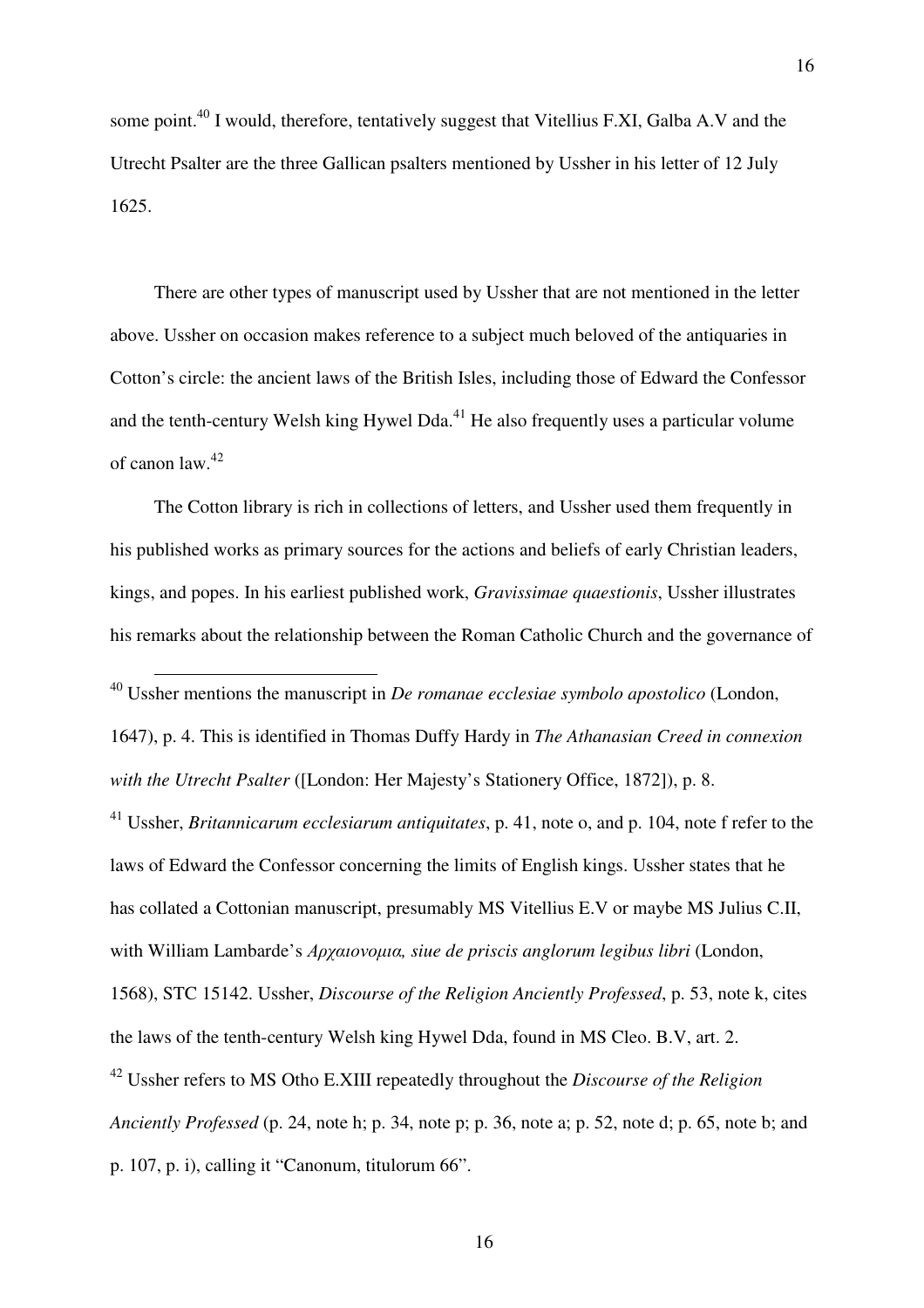England by citing a letter from William the Conqueror to Pope Gregory VII, and two letters between Pope Paschal II and Henry I.<sup>43</sup> In his *Answer to a challenge made by a Iesuite in Ireland* he refers to a letter from Charlemagne to King Offa as an example of the practice of praying for the dead.<sup>44</sup>

17

In his *Discourse of the religion anciently professed* Ussher uses the complaint of Lanfranc, Archbishop of Canterbury, to Toirdelbach Ua Briain, eleventh-century King of Munster, about the baptism of infants without the use of chrism provides as evidence about early baptismal practices.<sup>45</sup> Such was the importance of letters to Ussher's historical work that he eventually published a collection of fifty "old Irish letters, of which part were written by

<sup>43</sup> James Ussher, *Gravissimae quaestionis, de christianarum ecclesiam, in occidentis praesertim partibus, ab apostolicis temporibus ad nostram usq[ue] aetatem, continuâ sucessione et statu, historica explicatio* (London, 1613), p. 182, note r refers to MS Nero A.VII, art. 1, fols 1-39; p. 180, note q and p. 187, note f refer to MS Claudius A.I, art. 2, fol.  $37^{\circ}$ ; and p. 187, note g refers to MS Tiberius C.III.

 $\overline{a}$ 

<sup>44</sup> James Ussher, *An answer to a challenge made by a Iesuite in Ireland wherein the iudgement of antiquity in the points questioned is truly delivered, and the noveltie of the now Romish doctrine plainely discovered* (London, 1631), STC 24544a, p. 203, note l. The letter is said by Ussher to be found among the letters of Alcuin in the Cotton library, and therefore probably in MS Tiberius A.XV or MS Vespasian A.XIV.

<sup>45</sup> Ussher, *Discourse of the religion anciently professed,* p. 45, note a. The letters of Lanfranc are preserved in MS Nero A.VII art. 1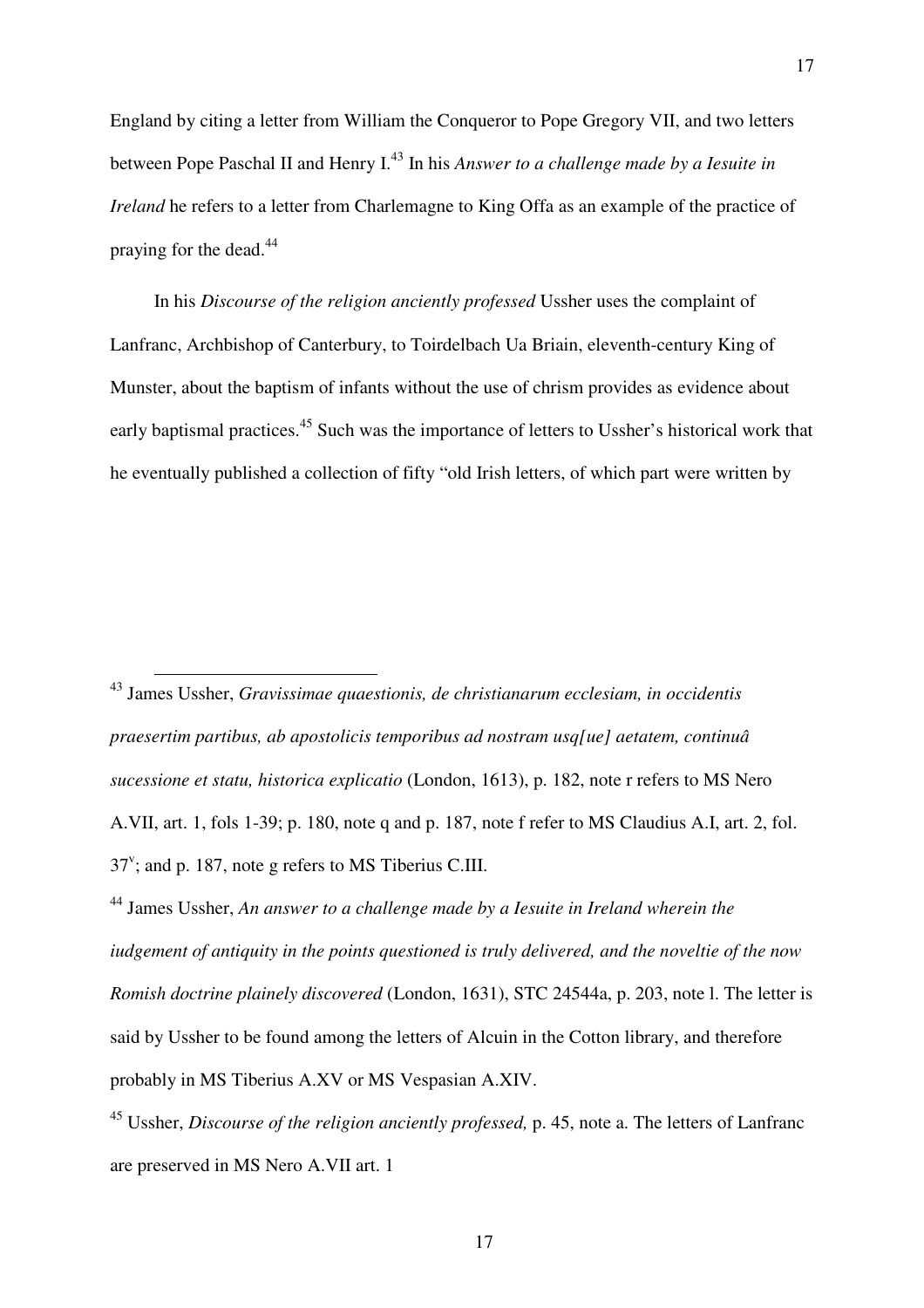the Irish, part to the Irish, and part about the Irish or Irish matters", which includes at least seven letters on various topics that Ussher found in the Cottonian library.<sup>46</sup>

18

The example of Archbishop James Ussher provides a valuable insight into the function of Cotton's library, and also into the broader scholarly climate of the early seventeenth century. Though Ussher's access to the library was sometimes hindered by his physical distance from London and by the changeability of travelling conditions, the fact that he continued to praise Cotton's library strongly suggests that these limitations were accepted by him as necessary and inescapable. Conversely, it seems that despite the risks involved (of the late return of manuscripts, or of their complete loss), Robert Cotton and his family continued willingly and generously to lend library stock to a great number of scholars, of whom Ussher was just one.<sup>47</sup>

The library's success was built upon active participation from readers. A collaborative relationship between reader and librarian enabled all concerned to make the most of the manuscripts preserved. Poor, or non-existent cataloguing, was compensated for by the sharing of knowledge in person, in correspondence, and through readers' marginal interventions in the manuscripts themselves. Manuscript librarians today still often rely on the activities of readers to learn about interesting items in the contents of their libraries, but the relationship between

<sup>46</sup> James Ussher, *Veterum epistolarum hibernicarum sylloge: quae partim ab hibernis, partim ad hibernos, partim de hibernis vel rebus hibernicis sunt consciptae* (Dublin, 1632), STC 24557. The seven letters found in Cottonian manuscript sources are letters XI, from MS Vitellius A.II, art. 12; XIII, from MS Domitian IX, art. 1; XVIII, perhaps from MS Tiberius A.XV; XXI, from MS Vitellius A.XII, art. 7; XXVIII, from MS Nero A.VII, art. 1; and XXXI and XXXII, both from Claudius A.XI.

<sup>47</sup> Tite, *Early records of Sir Robert Cotton's Library* lists 270 discrete loan records.